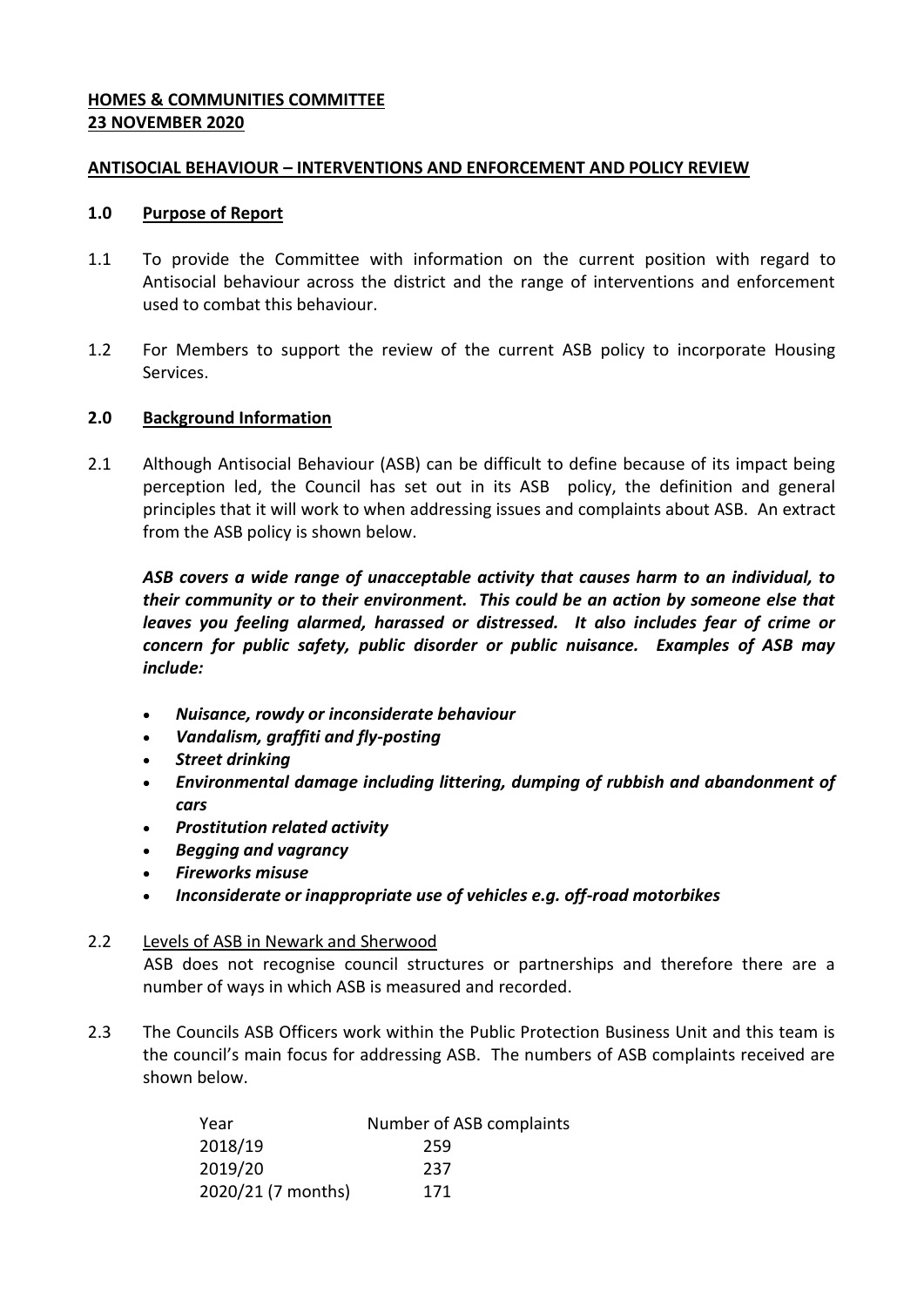- 2.4 Each case can be very different ranging from a simple phone call to resolve the matter up to a multi-agency operation lasting months with multiple victims and perpetrators resulting in court proceedings and criminal sanctions.
- 2.5 The police are a key partner in addressing ASB and the also record their levels of ASB. The figures for this year compared with last year are shown below:

| Apr-Sep 19/20 | Apr-Sep 20/21 | % change |
|---------------|---------------|----------|
| 1414          | 2474          | +75%     |

2.6 The other key partner responding to ASB within Newark and Sherwood is the NSDC Housing Service. Many tenants suffer ASB or are a source of ASB and the Housing Service have officers that deal with these issues. They also record their number of complaints and these are shown below:

| Year               | Number of ASB complaints |
|--------------------|--------------------------|
| 2018/19            | 293                      |
| 2019/20            | 212                      |
| 2020/21 (7 months) | 140                      |

2.7 One of the Councils key performance indicators is the '% Reduction in ASB'. Over the past three years, the trend for ASB has been a decreasing figure with each year showing a decline in the number of reported cases. However, this year that trend has not ben repeated with the data available so far in 20/21 showing an increase.

| 2017/18 | - 4.7 |
|---------|-------|
| 2018/19 | - 4.0 |
| 2019/20 | - 1.5 |
| 2020/21 | +75   |

2.8 The table below show the figures for ASB with the top seven wards of the District.

| Ward                                            | <b>Volume</b><br>ASB-<br><b>Nov 18-</b><br><b>Oct 19</b> | <b>Volume ASB</b><br>- Nov 19-Oct<br>20 | % Increase | <b>Rank by</b><br><b>Volume</b><br>2018/19 | <b>Rank by</b><br><b>Volume</b><br>2019/20 |
|-------------------------------------------------|----------------------------------------------------------|-----------------------------------------|------------|--------------------------------------------|--------------------------------------------|
| Castle Ward                                     | 406                                                      | 502                                     | 24%        | $\mathbf{1}$                               | $\mathbf{1}$                               |
| Beacon Ward                                     | 280                                                      | 402                                     | 44%        | $\overline{2}$                             | $\overline{2}$                             |
| Devon Ward                                      | 267                                                      | 394                                     | 48%        | 3                                          | 3                                          |
| Ollerton Ward                                   | 266                                                      | 375                                     | 41%        | $\overline{4}$                             | $\overline{4}$                             |
| <b>Balderton North &amp;</b><br>Coddington Ward | 157                                                      | 307                                     | 96%        | 6                                          | 5                                          |
| <b>Bridge Ward</b>                              | 151                                                      | 292                                     | 93%        | $\overline{7}$                             | 6                                          |
| Edwinstowe &<br>Clipstone Ward                  | 167                                                      | 272                                     | 63%        | 5                                          | 7                                          |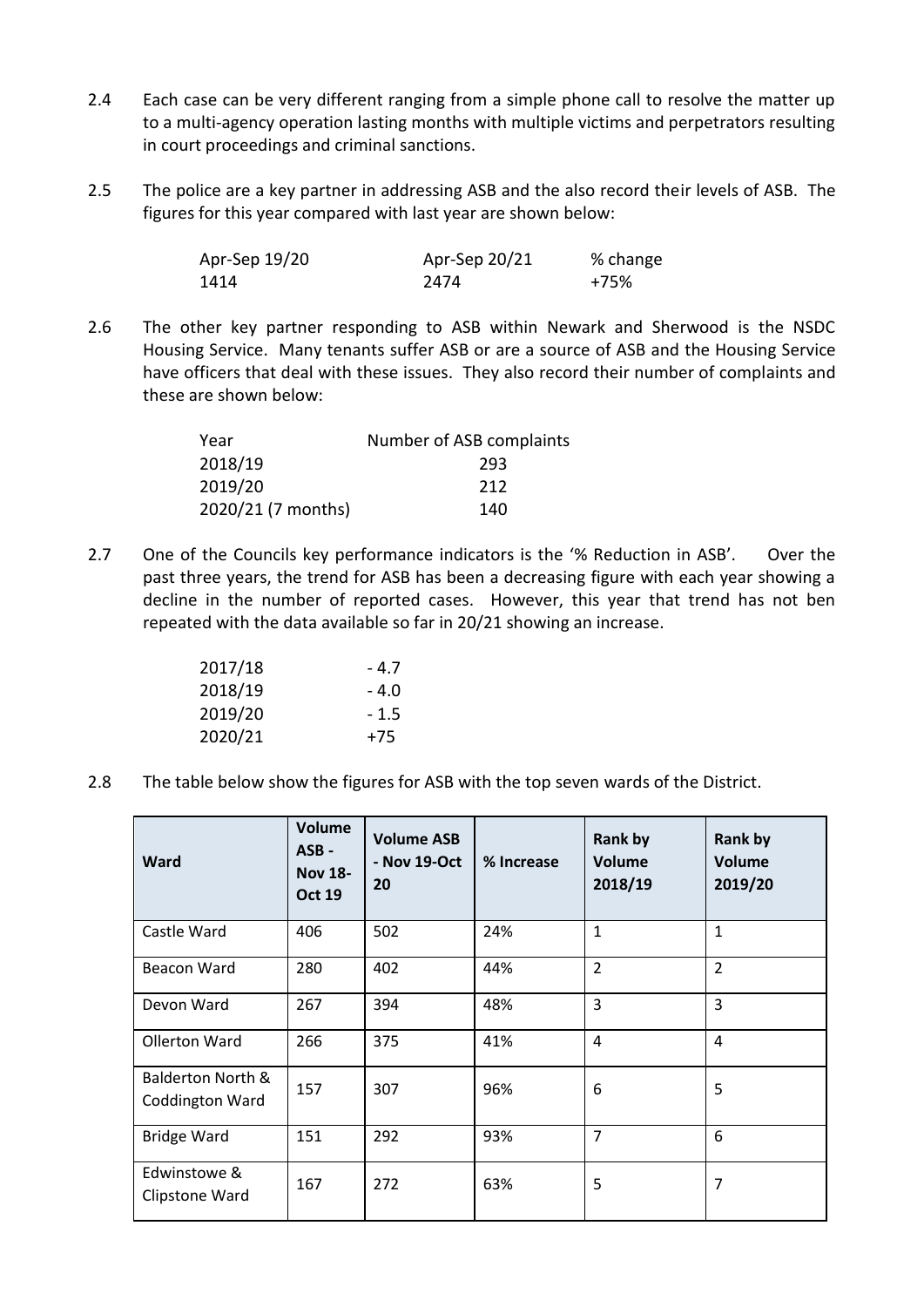2.9 It can be seen that all wards are showing an increase. The increase in ASB this year is not a Newark and Sherwood phenomenon, but is a picture that is repeated across the county. Discussions amongst all agencies has centred on the impact that coronavirus has had on the levels of ASB. Children being away from school for the majority of the time since March has had a major impact. Many of the cases investigated by N&S ASB Officers have involved gatherings of young people.

### 3.0 Enforcement and Interventions

- 3.1 Officers take an approach to dealing with ASB, which is proportionate and appropriate to the behaviour being produced or complained about. Whilst officers will do all they can to reasonably prevent ASB, at the same time they will take proportionate enforcement action and will do so at the same time as employing preventative measures if necessary.
- 3.2 Set out below are some of the main actions and tools that are available to combat ASB.

**Mediation** - Using qualified experts in mediation to try to resolve issues and come to agreements on a way forward.

**Good Neighbour Agreements -** These are informal agreements where neighbours agree to certain types of behaviour and can be a lever to improving relationships.

**Education within schools** - This can be on a range of topics including: alcohol and drug awareness, healthy relationships, inter-generational work, cultural awareness. These are run either by internal staff, external agencies or a mix of partners

**Referral to support services** - There are a range of support services available, some of which are provided by the voluntary sector.

**Warnings** - Often it is appropriate to issue a warning, which could be either verbal or in writing. Warnings would be issued by either an individual agency e.g. social landlord, or from the partnership.

**Informal Warning Notices -** Housing Services often use a traffic light system of informal warning notices; with red being the most severe and is often the precursor to legal enforcement action. These set out clearly what the tenant needs to do within set timescales and the sanction should they not comply.

**Community Protection Notices -** To stop a person aged 16 or over, business or organisation committing anti-social behaviour which spoils the community's quality of life.

**CCTV** - The Council has a network of monitored cameras that it provides to act as a deterrent for those who would commit acts of ASB. Evidence may also be collected on the cameras to support enforcement activity.

**Acceptable Behaviour Contracts (ABC's)** - A more formal agreement which outlines expected behaviour and highlights potential repercussions if they are breached. ABC's are formally signed by the offender, the Council and Police staff.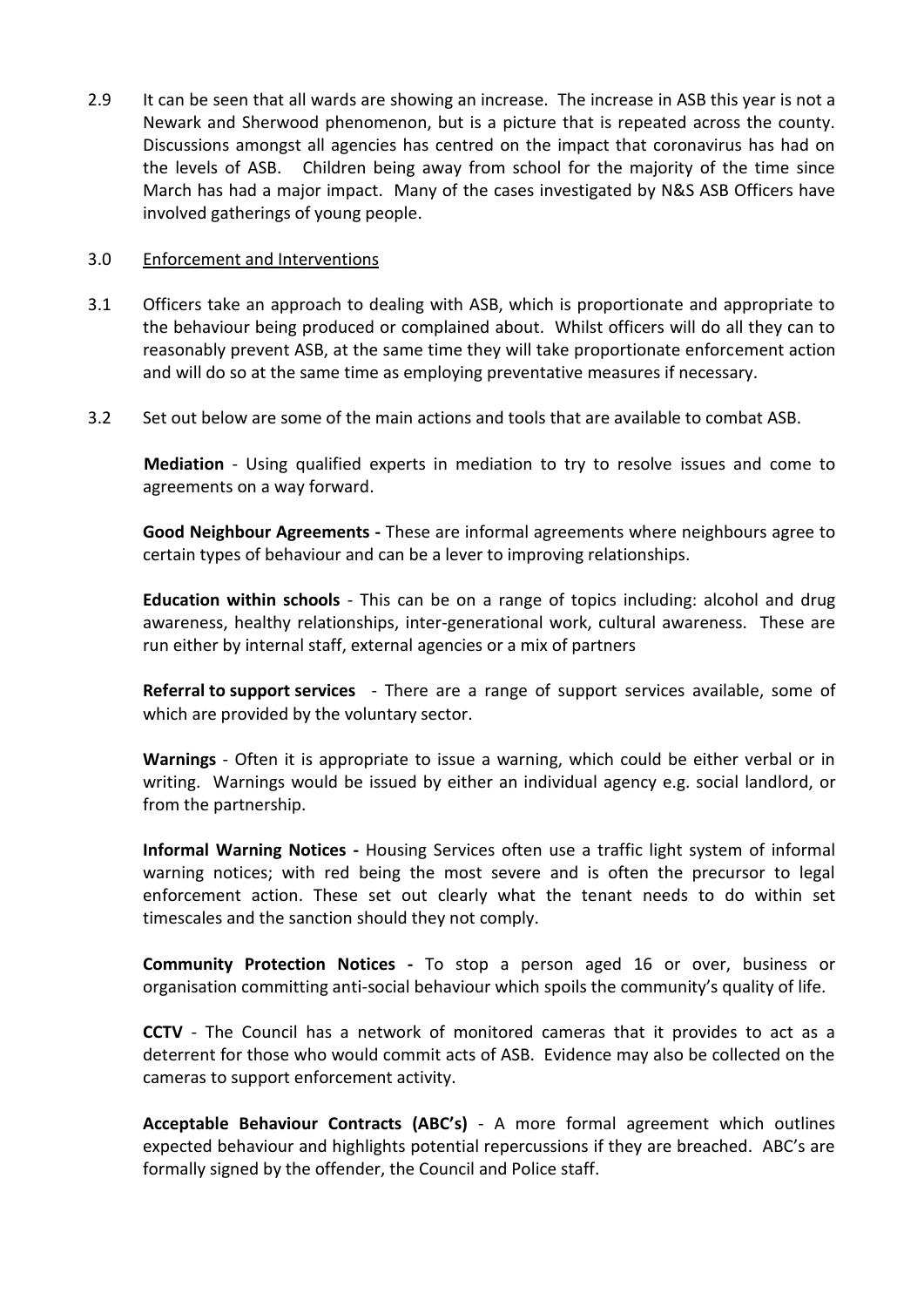**Parenting Contracts** - Where informal interventions are used with a young person under 18, his or her parents or guardians should be contacted in advance of the decision to take action.

**Community Remedy** - actions which may be chosen by the victim for the perpetrator to undertake in consequence of their behaviour or offending.

**Tenancy agreements –** the legal contract between the Council as the landlord and tenant. Sets out responsibilities and obligations for both parties, and includes the sanctions should tenants fail to comply with the conditions within the agreement.

**Criminal Behaviour Orders -** Issued by any criminal court against a person who has been convicted of an offence to tackle the most persistently anti-social individuals who are also engaged in criminal activity.

**Dispersal Orders** - Requires a person committing or likely to commit anti-social behaviour, crime or disorder to leave an area for up to 48 hours. This is a police power.

**Closure Powers** - To allow the police or council to close premises quickly which are being used, or likely to be used, to commit nuisance or disorder.

**Possession Proceedings –** Legal actions in line with Housing Acts (1985, 1996 & 2004) and more recently the Crime and Policing Act (2014).

**Injunctions to prevent Nuisance or Annoyance** – An injunction to prevent antisocial behaviour can be granted against any person aged 10 or over. These are legal interventions taken by the Council to prevent housing-related antisocial behaviour.

- 3.3 The use of these powers and tools are never done in isolation. One or a number of these powers may be used in succession or concurrently and in most cases at least one partner organisation will be involved.
- 3.4 There is a great deal of joint working between the Antisocial Behaviour officers and colleagues in Housing Services. ASB does not confine itself to one form of housing tenure and therefore joint approaches are needed. Officers from all services will employ a range of measures to tackle ASB and the overriding principle is that victims must be protected from those who perpetrate ASB and that the Council is committed to reducing ASB in its communities. This means that the officers will use all legal powers at its disposal and also encourage partners to do likewise.

# **4.0 Proposals**

4.1 When Newark and Sherwood Homes were operating they had their own Antisocial Behaviour policy. With the move to provide Housing Services from within the Council it would seem appropriate to have a single corporate policy on ASB. Officers from Public Protection and Housing Services have already begun work on this and it is proposed that a draft Policy will be brought to the next meeting of the Committee.